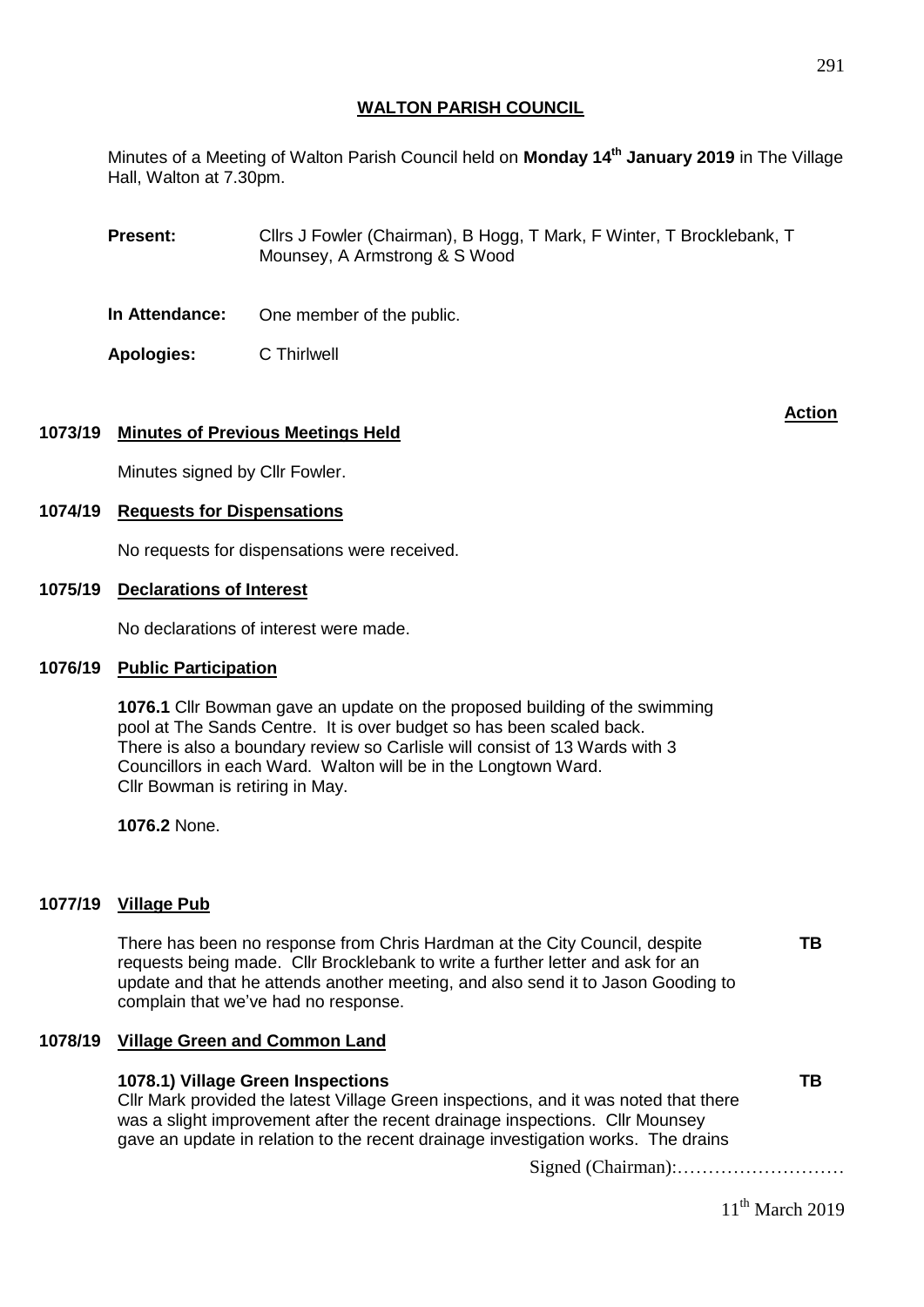292

are packed full of leaves which have run from the drains near the roads. There is also a cap on some of the drains and it is these that overflow as there are blockages elsewhere. The drains are United Utilities' responsibility or could possibly by the County Council or Highways if the water comes from there. A root buster could possibly be used but roots would grow back. There are salt glazed tiles in the drains.

Cllr Brocklebank has reported the issue to United Utilities by the corner of Hollygarth as that is from the mains, and not drainage.

There is also a potentially dangerous manhole near the track to Walton Cottage. United Utilities had replaced it.

Decided to write to United Utilities to report the drainage problems and also refer to Cllr Brocklebank's report and the potential problem drain.

# **1078.2) Play Area Inspection Company**

Cllr Hogg is to consider the latest one and look at any alterations. **BH**

**FW**

# **1079/19 Outside Bodies**

**1079.1)** Walton Village Hall. Cllr Winter thanked those who helped with the Christmas Tree and also to Santa. There is a lunch this Sunday  $(20<sup>th</sup>)$  for those of retirement age. The Litter pick is arranged for 24 March 2019, and the Summer Do is on 13 July 2019.

Paula is also finishing in the Reading Room at the end of February and Helen Armstrong is due to take over.

A request has also been made about a banner to support Lees Hill School and whether it could be put up at the edge of the village. It was decided that this would probably get damaged with the wind, and thought that it could go on the wall at the Church. A request was also made to put a noticeboard on the bus shelter for the school and it was agreed that this would be granted. Cllr Winter to report back on both matters.

**1079.2)** Save Our Pub. No further news.

# **1080/19**

# **Planning Matters**

None.

# **1081/19 Financial Matters**

**1081.1)** Bank Reconcilliation & Invoices – Cllr Fowler to obtain information from **CT CT / JF**

**1081.2)** Precept. Cllr Fowler is finalising the figures.

As CT was not present, the chequebook was not available to make payments.

# **1082/19 Other Matters**

**1082.1)** Footpath - fixed **1082.2)** No response **1082.3)** Litter Pick – date set by the Village Hall Committee for 24 March 2019.

Signed (Chairman):………………………

11<sup>th</sup> March 2019

**JF**